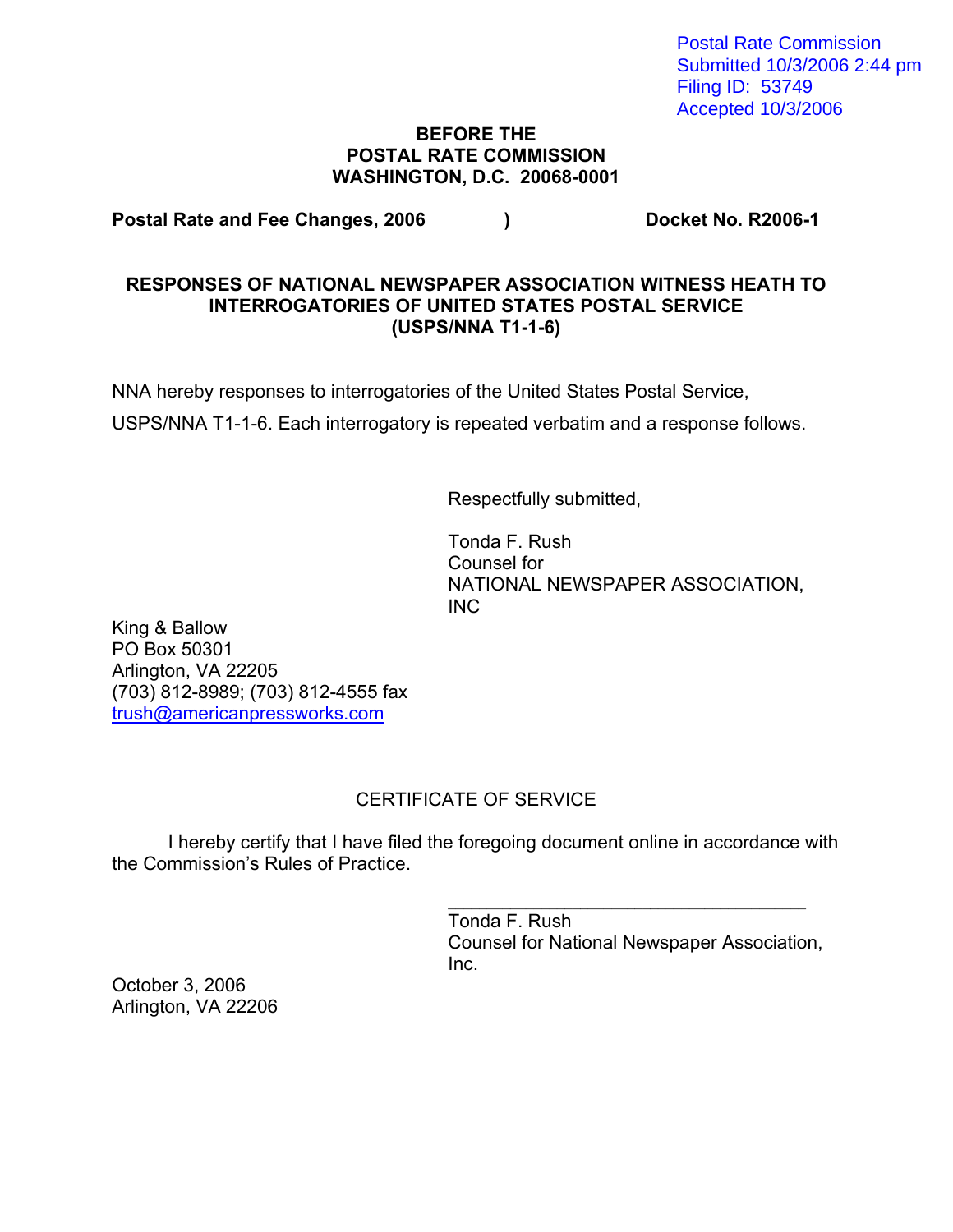### RESPONSES OF NATIONAL NEWSPAPER ASSOCIATION WITNESS HEATH TO INTERROGATORIES OF UNITED STATES POSTAL SERVICE

**USPS/NNA-T1-1.** Please refer to section III(A) of your testimony. Please provide the underlying calculations, along with specific cites to supporting materials, for all of the percentage rate increases you report in that section. Also, please provide the underlying calculations, along with specific cites to supporting materials, for Tables 1 and 2 on page 20 of your testimony.

### RESPONSE:

 My worksheet is attached as NNA Appendix B. An erratum to correct a percentage error in the tables has been filed.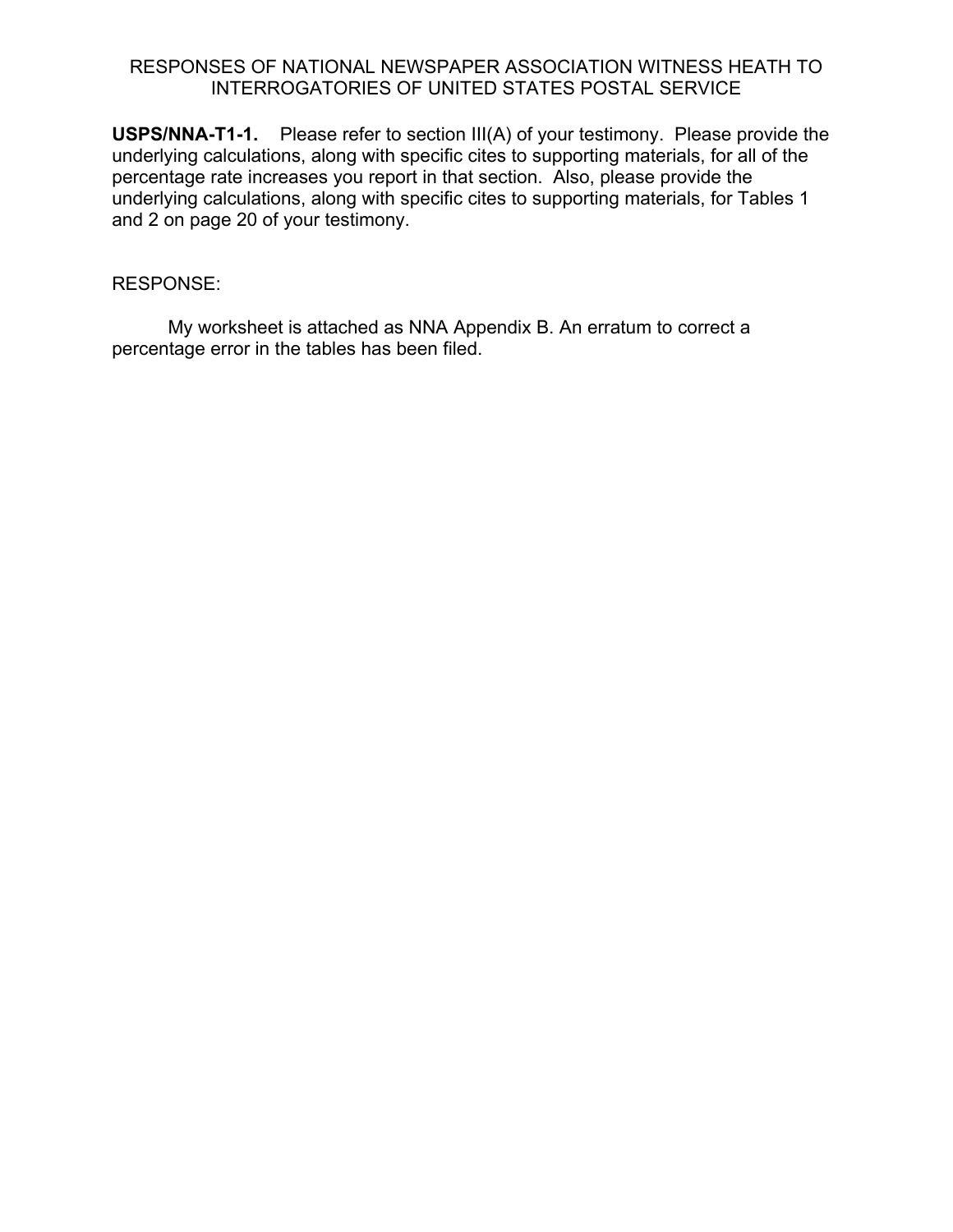**USPS/NNA-T1-2.** Please refer to your testimony, section I(B), and to the Domestic Mail Manual (DMM), sections 707.7 and 707.11.3.

- a. Please confirm that according to DMM 707.11.3.3, a publisher may mail nonsubscriber copies at Within-County rates up to 10 percent of the number of subscriber copies mailed annually at Within-County rates. If you do not confirm, please explain fully.
- b. Please confirm that according to DMM 707.7.3 advertising copies can be mailed at Within-County rates, subject to the limitation identified in part (a). If you do not confirm, please explain fully.
- c. Please confirm according to DMM 707.7.6 that copies mailed to subscribers whose subscription expired within the past six months are still considered subscriber copies that pay Within-County rates provided the publisher makes a good-faith attempt to obtain payment for a renewal during the six-month period. If you do not confirm, please explain fully.
- d. Please confirm that according to DMM 707.7.6 copies mailed to subscribers whose subscription expired more than six months previous are non-subscriber copies that may be mailed at Within-County rates, subject to the limitation identified in part (a). If you do not confirm, please explain fully.
- e. Please confirm that according to DMM 707.7.7 complimentary copies are nonsubscriber copies that can be mailed at Within-County rates, subject to the limitation identified in part (a). If you do not confirm, please explain fully.
- f. Please confirm that according to DMM 707.7.8 one proof copy may be mailed to each advertiser (or representative agent) at Within-County rates. If you do not confirm, please explain fully.
- g. Please confirm that according to DMM 707.7.8 additional proof copies may be mailed to each advertiser (or representative agent) at Within-County rates, subject to the limitation identified in part (a). If you do not confirm, please explain fully.

- a. Confirmed
- b. Not confirmed. I do not understand what is meant by "advertising copies" other than the meaning I presume is referenced in subsections f and g. Please see my response to that subsection.
- c. Confirmed.
- d. Confirmed.
- e. Confirmed.
- f. Confirmed.
- g. Confirmed.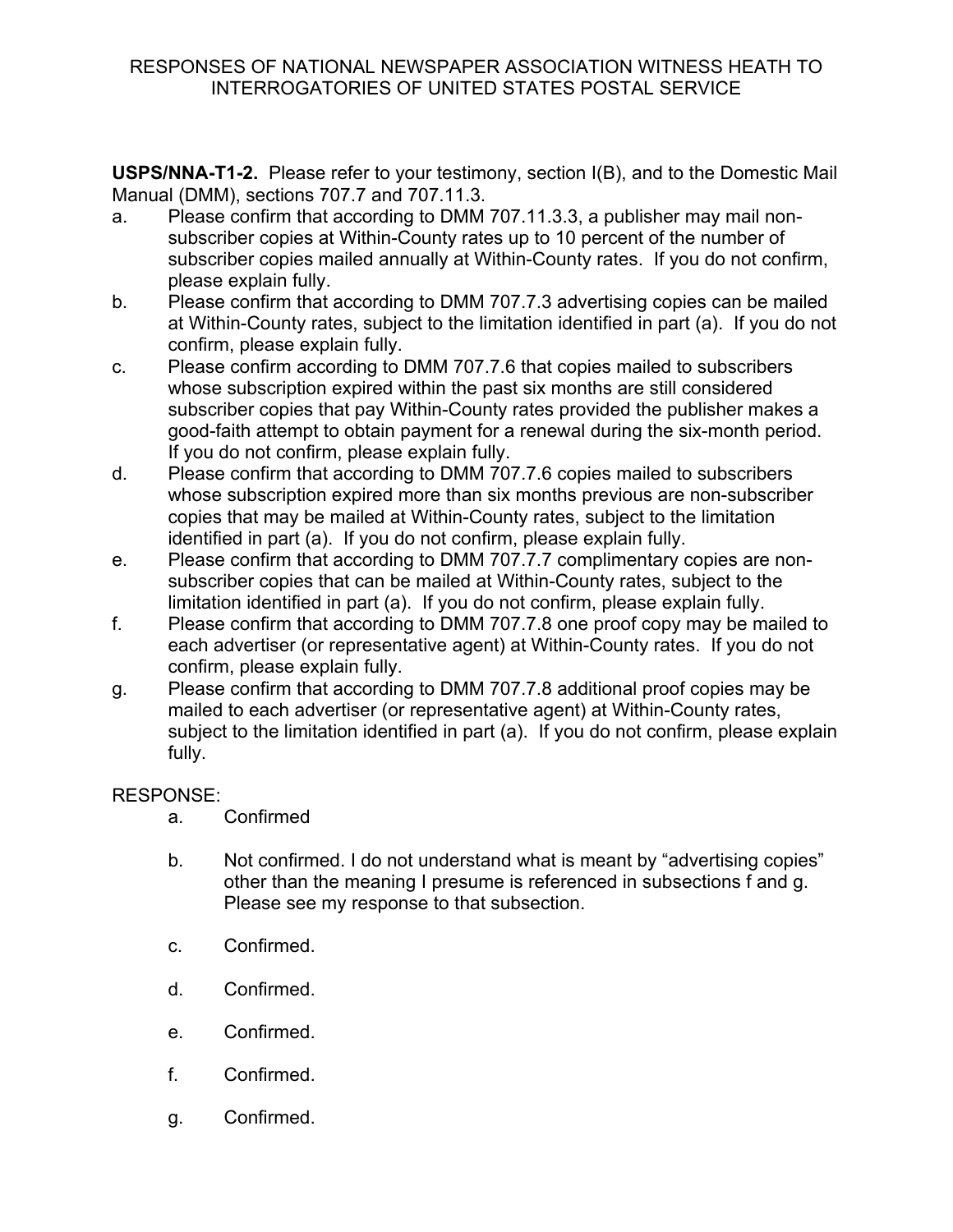### RESPONSES OF NATIONAL NEWSPAPER ASSOCIATION WITNESS HEATH TO INTERROGATORIES OF UNITED STATES POSTAL SERVICE

**USPS/NNA-T1-3.** Please refer to the testimony of witness Siwek, p. 7, lines 14-18, where he states, "A Periodical's paid circulation may vary based on a number of considerations including changes in subscription discounts. Such changes may render certain Periodicals unable to qualify for Within-County discounts or may even affect the overall eligibility of the publication."

- a. Please list each Landmark Community Newspaper that has lost its eligibility to mail at Within-County rates in the past three years. Please explain the circumstances surrounding each change in status.
- b. Please list each former Landmark Community Newspaper that has lost the eligibility to mail at Outside-County rates in the past three years. Please explain the circumstances surrounding each change in status.
- c. Please list each Landmark Community Newspaper that lost its eligibility to mail at Within-County rates in the past three years and then regained it. Please explain the circumstances surrounding each change in status, including the timing of respective changes.

- a. None, to my knowledge.
- b. None, to my knowledge.
- c. None, to my knowledge.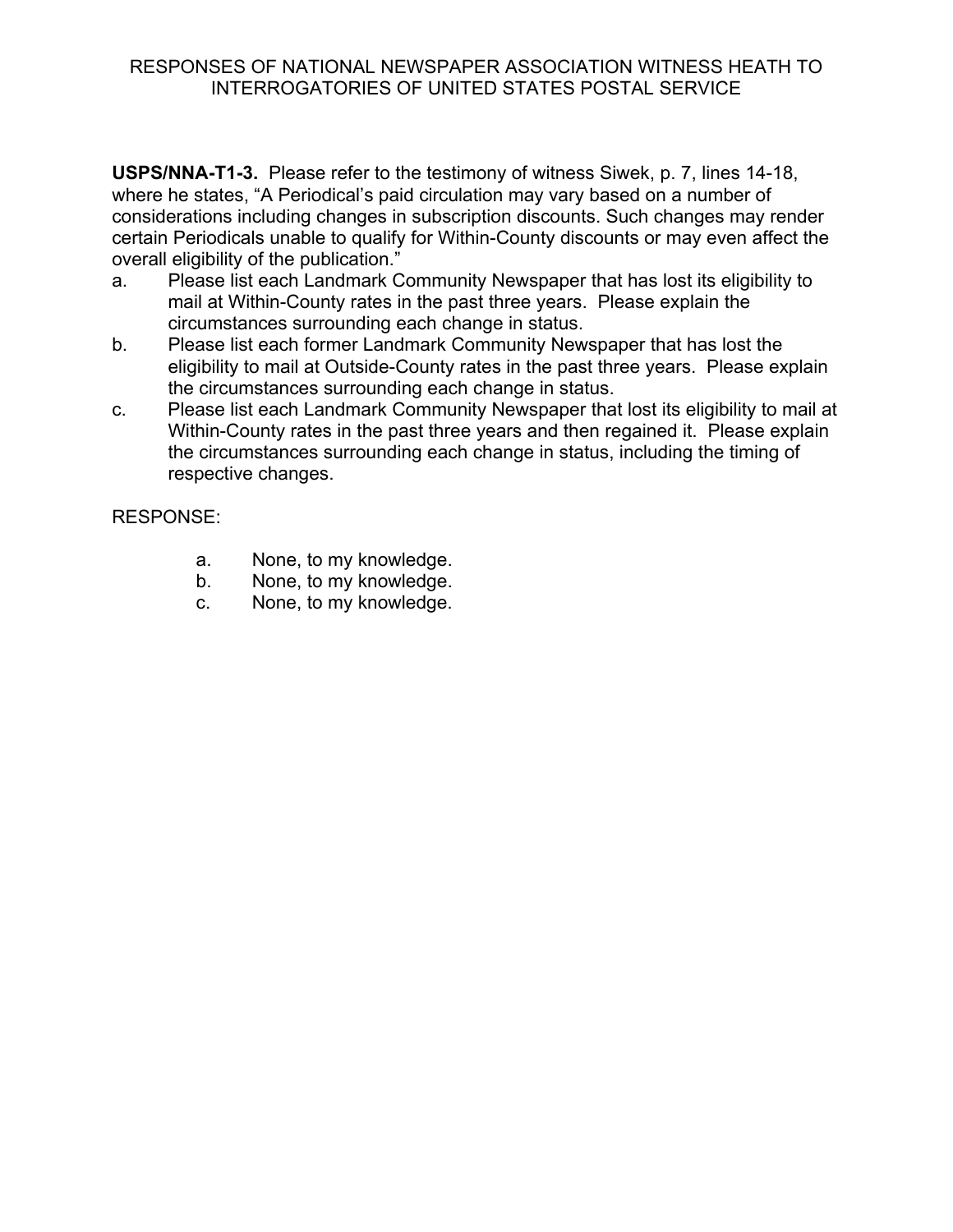## **USPS/NNA-T1-4.**

- a. Please confirm that the proposed Within-County per piece rates are reduced from the Outside-County per piece rates by percentages ranging from 64 percent to 83 percent, and that Outside-County rates are higher than Within-County by factors of 2.74 to 5.80. If you do not confirm, please provide the correct ranges of differences.
- a. Do you agree that publishers are strongly motivated to mail eligible pieces at the lower Within-County rates rather than higher Outside-County rates? If you do not agree, please explain fully.

- a. confirmed
- b. I agree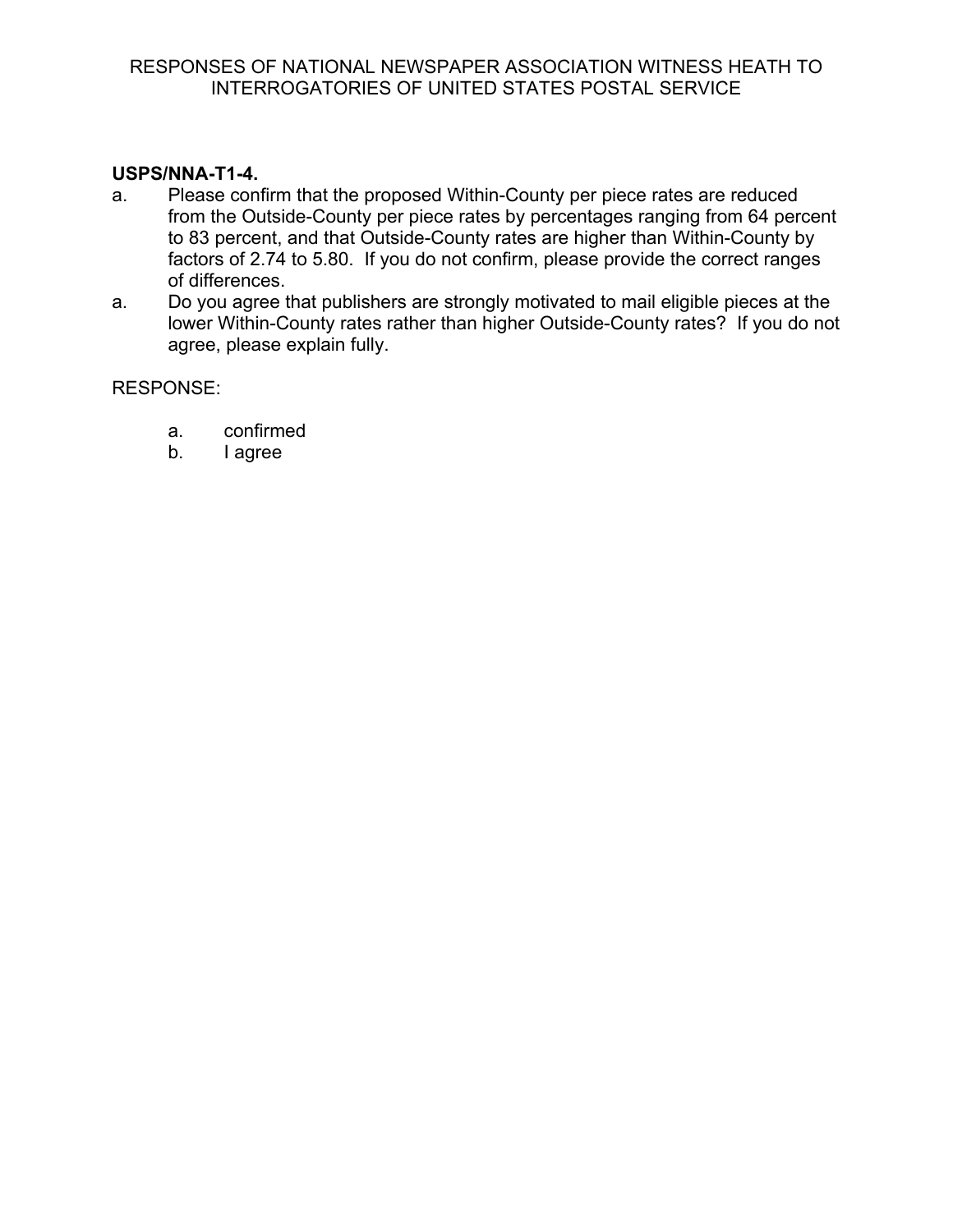### RESPONSES OF NATIONAL NEWSPAPER ASSOCIATION WITNESS HEATH TO INTERROGATORIES OF UNITED STATES POSTAL SERVICE

**USPS/NNA-T1-5.** Please refer to your testimony, page 9, lines 16-17, where you state, "All of these circumstances could combine, in an environment where small errors loom large, to cause a tally to be wrongly marked." Please also refer to the response to the interrogatory NNA/USPS-T1-16.

- a. Do you agree that there were 193 direct Within-County tallies in FY2005? If not, please explain.
- b. Do you agree that an error in one tally would affect the estimated costs of Within-County Periodicals on average by less than 1 percent—i.e., approximately 1/193? If not, please explain.

- a. I have not examined the tally total. I understand from NNA Witness Siwek that there were 193 direct tallies relating specifically to Clerks and Mail Handlers Mail Processing costs and to City Carrier In-Office costs for Within County.
- b. I neither agree nor disagree. I have not examined the full scope of IOCS tallies for Within County.